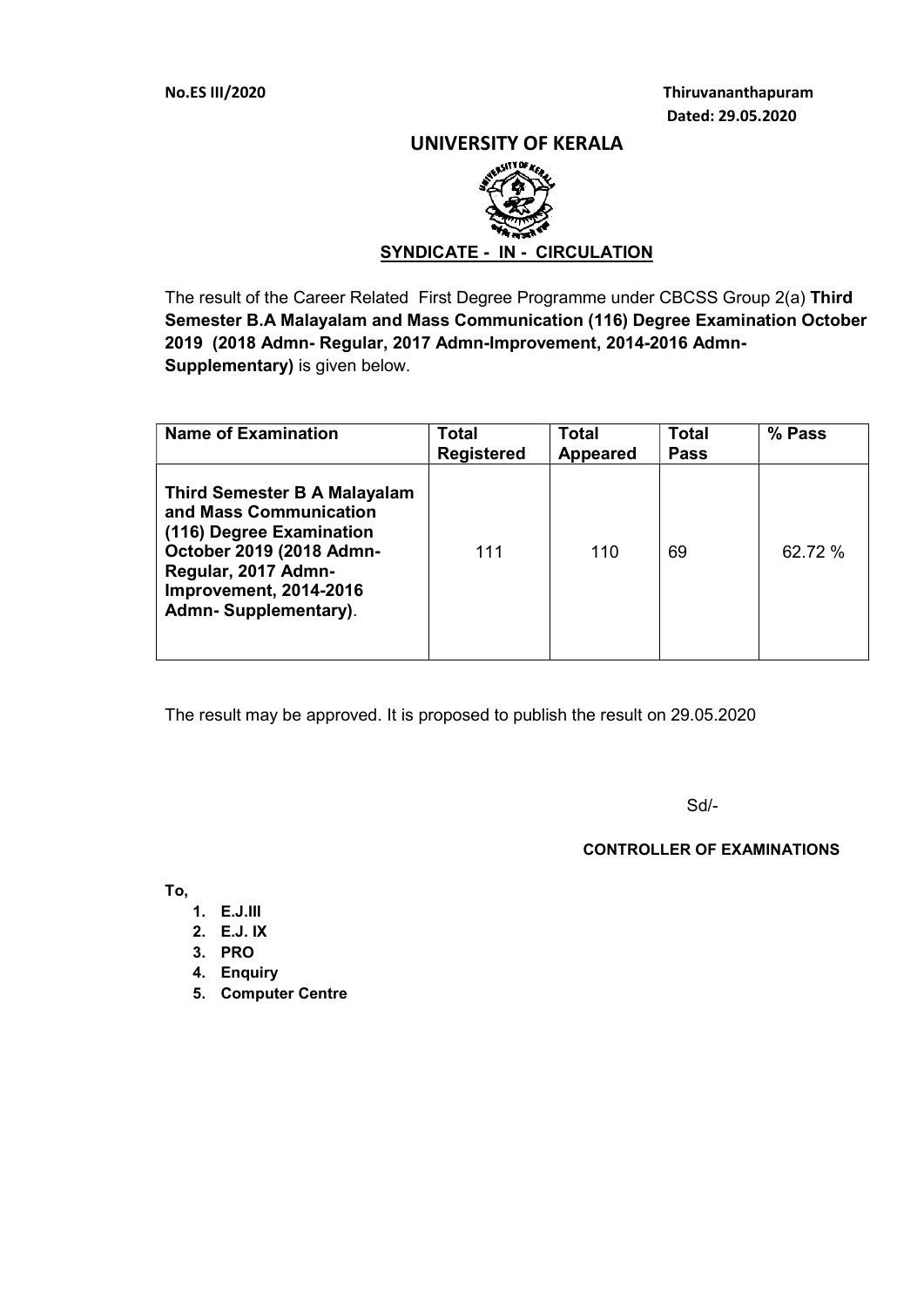No. ESIII/2020



## UNIVERSITY OF KERALA

# NOTIFICATION

1. The following is the provisional list of Register Numbers of the successful candidates at The Career Related First Degree Programme Under CBCSS Group2(a) Third Semester BA Malayalam and Mass Communication (116) Degree Examination October 2019 (2018 Admn- Regular, 2017 Admn - Improvement, 2014-2016 Admn-Supplementary) as declared by the Board of Examiners.

2. For 2014 Admission Candidates , the successful completion of a semester a student has to score a minimum SCPA of 4.00(E Grade). A minimum of 40% of marks (E Grade) is required for passing a course with a separate minimum of 40%(E Grade) for continuous Evaluation and End Semester Evaluation.

- 3. For 2015 Admission Candidates, a student has to score a minimum 35% marks each for ESE and CE for a course pass. However,40% in aggregate(CE+ESE) is required for a semester pass.
- 4. The last date for revaluation and scrutiny is 10.06.2020. Candidates should make use of draft mark list available in the university website for applying for revaluation. Application for scrutiny and revaluation should be submitted online only.

| <b>COURSE CODE</b>  | <b>COURSE</b>                        |
|---------------------|--------------------------------------|
| EN 1311.3/EN 1311.1 | <b>LANGUAGE COURSE-V ENGLISH III</b> |
| <b>MX 1321</b>      | <b>FOUNDATION COURSE II</b>          |
| MX 1341             | <b>CORE COURSE - IV</b>              |
| MX 1342             | <b>CORE COURSE -V</b>                |
| MX 1371             | <b>VOCATIONAL COURSE -III</b>        |
| <b>MX 1372</b>      | <b>VOCATIONAL COURSE -IV</b>         |
| <b>MX 1331</b>      | <b>COMPLEMENTARY COURSE-III</b>      |

Sd/-

### CONTROLLER OF EXAMINATIONS

University Buildings, Thiruvananthapuram Date :29.05.2020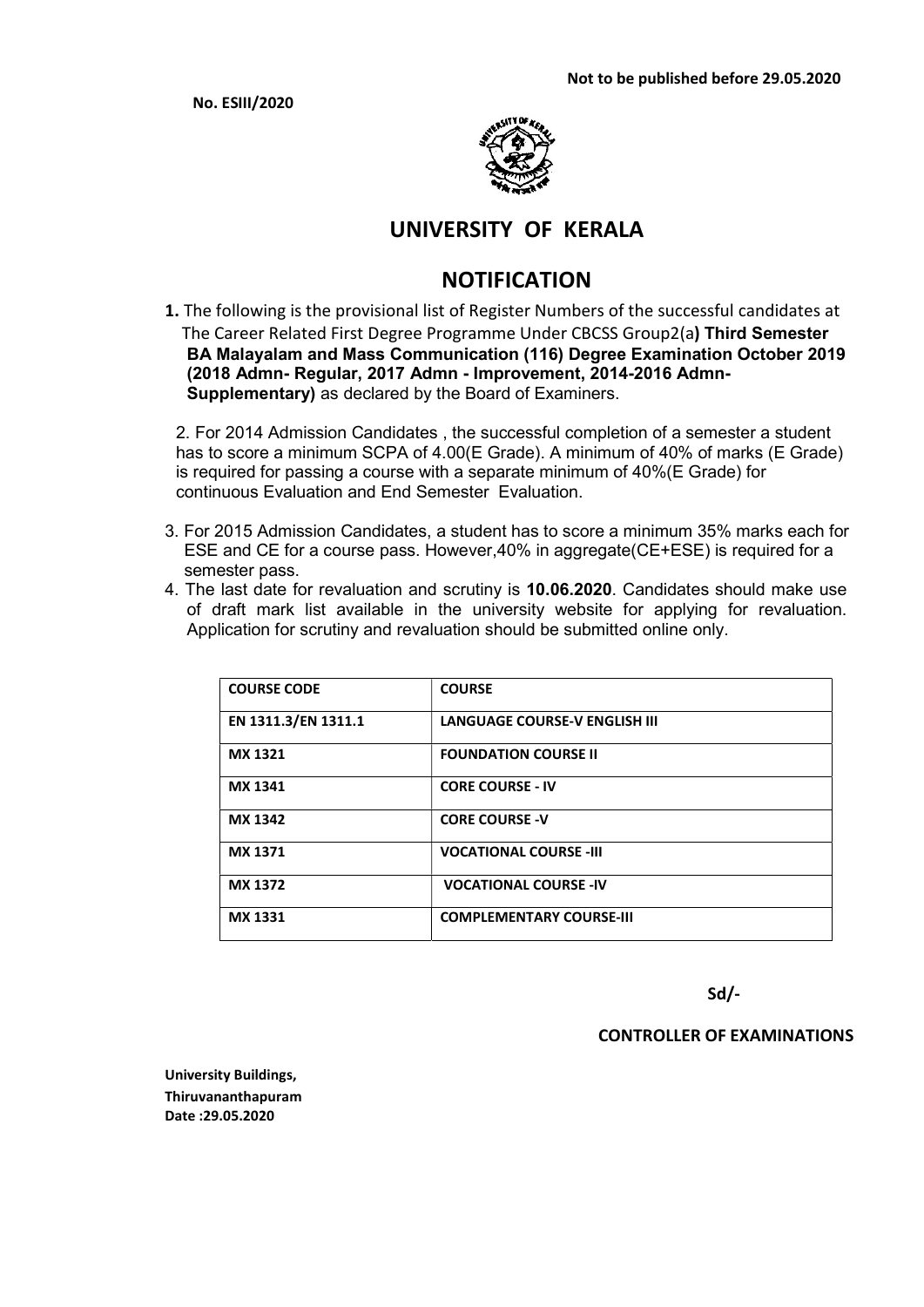## RESULT OF THE THIRD SEMESTER B.A MALAYALAM & MASS COMMUNICATION DEGREE EXAMINATION OCTOBER 2019

## (2018 Admn- Regular, 2017 Admn-Improvement, 2014-2016 Admn- Supplementary )

#### College Code : 141

### St Xaviers College, Thumba, Thiruvananthapuram

#### B.A. - Malayalam And Mass Communication(116)

| <u> All Pass (Semester scores given in brackets)</u> |                                                   |              |             |             |
|------------------------------------------------------|---------------------------------------------------|--------------|-------------|-------------|
|                                                      | 18141003(8.22 A)                                  | 004(6.36)    | 005(6.98 C) | 008(6.65 C) |
|                                                      | 009(7.14 B)                                       |              |             |             |
|                                                      | 011(6.96 C)                                       | 012(6.96)    | 017(5.73 D) | 019(6.54 C) |
|                                                      | 020(6.48 C)                                       |              |             |             |
|                                                      | 022(5.74 D)                                       | 025(7.01 B)  | 028(5.12 D) | 029(6.47 C) |
|                                                      | 031(5.93 D)                                       |              |             |             |
|                                                      | 032(6.81 C)                                       | 033(7.86 B)  | 035(6.01 C) | 039(5.16 D) |
|                                                      | 040(6.52 C)                                       |              |             |             |
|                                                      | 17141041(7.47 B)                                  |              |             |             |
|                                                      | Passed in Parts (Subject codes given in brackets) |              |             |             |
|                                                      | 18141001(2457)                                    | 006(247)     | 007(123457) | 010(23457)  |
|                                                      | 013(34)                                           |              |             |             |
|                                                      | 015(124567)                                       | 016(234567)  | 021(345)    | 023(123457) |
|                                                      | 024(23457)                                        |              |             |             |
|                                                      | 026(5)                                            | 027(23457)   | 030(2)      | 036(34567)  |
|                                                      | 037(134567)                                       |              |             |             |
|                                                      | 038(245)                                          | 17141010(23) | 019(2)      | 038(23)     |
|                                                      |                                                   |              |             |             |

College Code : 150

## Mother Theresa College, Nellikad, Kattakada, Thiruvananthapuram

#### B.A. - Malayalam And Mass Communication(116)

| <u>All Pass (Semester scores given in brackets)</u> |             |             |             |
|-----------------------------------------------------|-------------|-------------|-------------|
| 18150001(4.27 E)                                    | 002(6.37 C) | 004(5.05 D) | 005(5.66 D) |
| 006(6.46 C)                                         |             |             |             |
| 007(6.37 C)                                         | 009(6.66 C) | 010(6.61 C) | 011(6.63 C) |
| 012(5.30 D)                                         |             |             |             |
| 013(6.41 C)                                         | 015(6.43 C) | 016(6.59 C) | 017(5.34 D) |
| 018(6.80 C)                                         |             |             |             |
| 019(6.35 C)                                         | 021(6.44 C) | 022(5.33 D) | 023(7.40 B) |
| 024(6.87 C)                                         |             |             |             |
| 027(6.97 C)                                         | 028(5.80 D) | 029(6.70 C) | 032(6.80 C) |
| 17150002(5.14 D)                                    |             |             |             |
| 004(7.64 B)                                         | 008(5.94 D) | 010(8.62 A) | 012(5.96 D) |
| 013(5.89 D)                                         |             |             |             |
| 014(7.47 B)                                         | 016(5.80 D) | 018(8.07 A) | 019(6.52 C) |
| $020(4.84 \text{ E})$                               |             |             |             |
| 021(6.67 C)                                         | 026(6.66 C) | 030(7.01 B) | 033(6.64 C) |
| 037(8.47 A)                                         |             |             |             |
|                                                     |             |             |             |